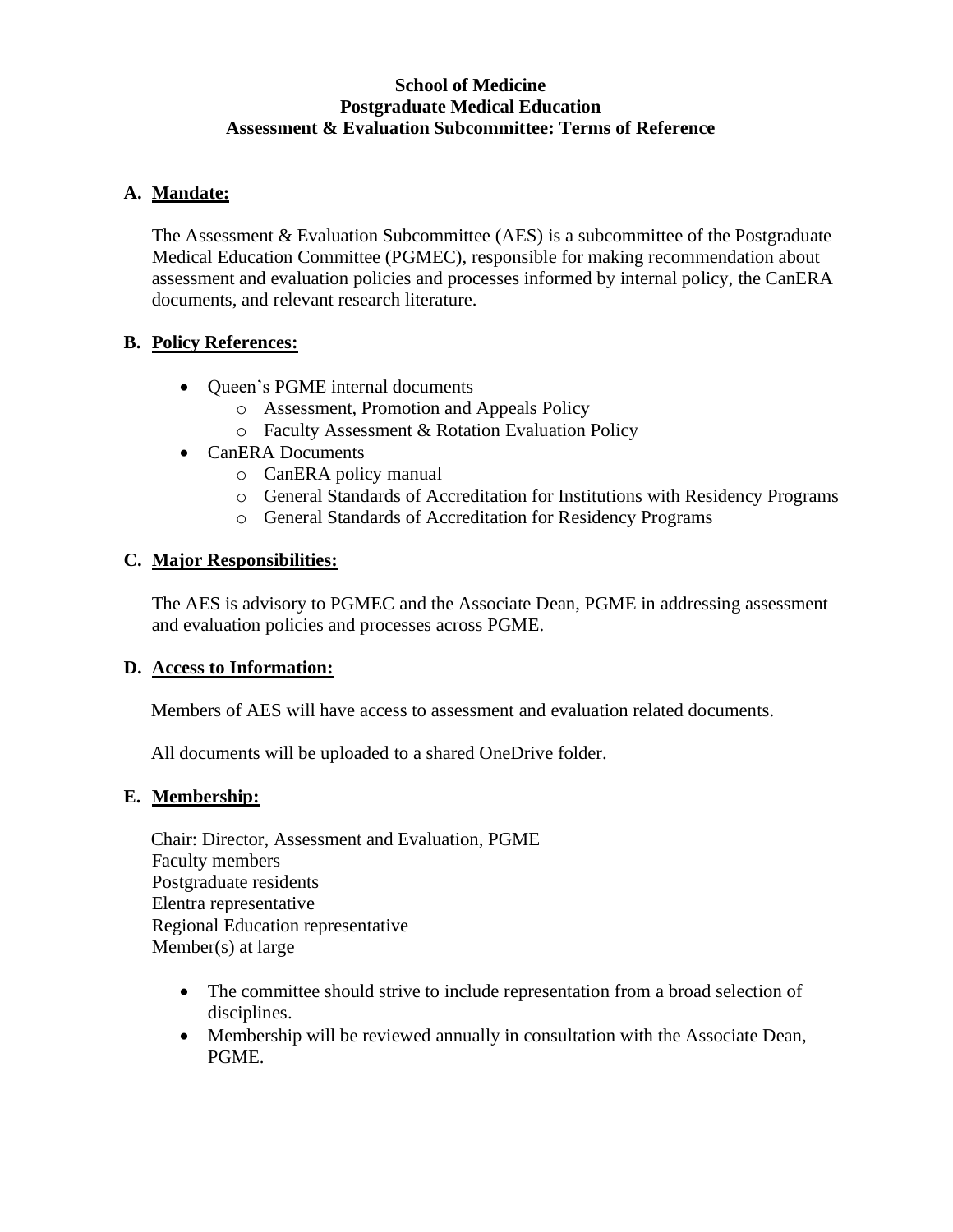# **F. Functions**

The AES will consider issues related to assessment and evaluation policies and processes across PGME informed by relevant research literature and formulate recommendations as required.

Working groups will consider individual issues, consult relevant research literature and other stakeholder groups (as required) to formulate recommendations for presentation at PGMEC.

Working groups will:

- Assume responsibility for reviewing individual issues
- Review relevant policy, standards, and literature
- Consult stakeholder groups (as required)
- Draft the AES recommendation template for presentation at PGMEC

## **G. Chair Responsibilities:**

- Draft meeting agendas
- Chair meetings
- Assign working groups as required
- Support the function of working groups (e.g., collecting/sharing relevant resources)
- Assist working groups in preparing recommendation templates (as required)
- Present reports and recommendations to PGMEC
- Alternatively, the chair may elect to nominate a working group member to present recommendations to PGMEC

## **H. Term of Membership:**

1) Faculty members will normally commit to a full three-year term, renewable.

- Membership should be staggered to ensure a regular turnover.
- 2) Resident membership will commit to a one-year term, renewable.

## **I. Responsibilities of Members:**

- Attend committee meetings
- Read pre-circulated material
- Participate in working groups as required

## **J. Frequency and Structure of Meetings:**

The AES will normally meet monthly between September and June. Additional meetings may be called by the chair should circumstances require.

Meeting structure may alternate between full committee meetings and break-out working group sessions.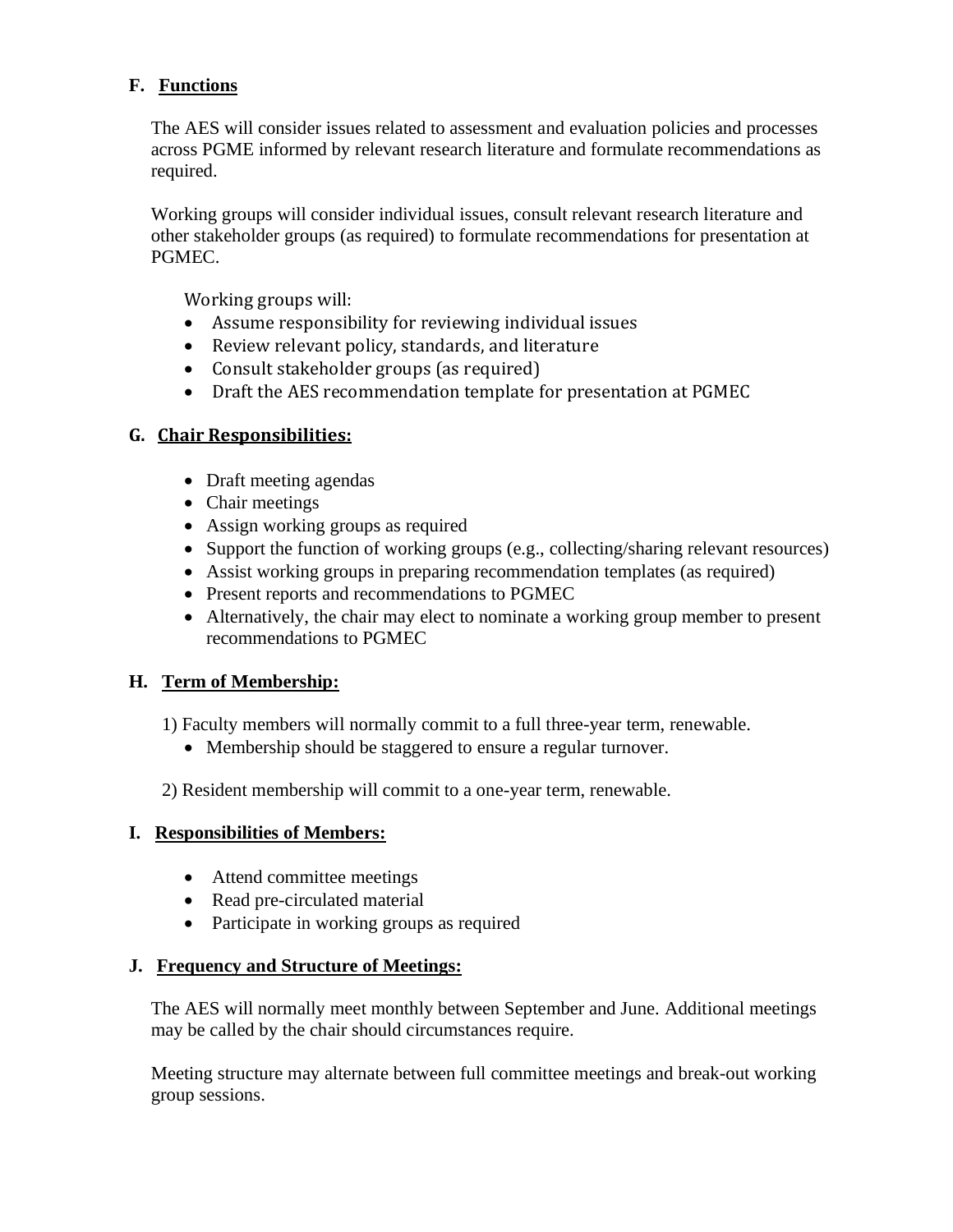## **K. Quorum:**

A majority of members

## **L. Decision-Making:**

- The committee is encouraged to reach consensus on recommendations made to PGMEC but may vote should consensus not be reached.
- As a subcommittee of the PGMEC the AES may submit recommendations about issues related to assessment and evaluation for consideration by the PGMEC.

## **M. Conflict of Interest:**

Members' concerns about a potential conflict of interest must be disclosed to the Chair in advance, who will determine an appropriate course of action.

## **N. Confidentiality:**

Some documents reviewed and prepared by the AES may be confidential.

# **O. Administrative Support:**

Administrative support will be provided by the PGME Office.

Tasks will include, but are not limited to:

- Eliciting agenda items from committee members in advance of meetings
- Circulating links to agendas and past minutes in advance of meetings
- Uploading relevant documents (e.g., agendas, minutes, reports, recommendations) to a shared OneDrive folder.
- Minuting meetings.

## **P. Agendas & Minutes:**

Agendas and meeting minutes will be uploaded into a shared OneDrive folder by the recording secretary.

# **Q. Reporting Relationship:**

The AES is advisory to the Associate Dean, PGME and PGMEC

## **R. Evaluation:**

Terms of reference will be reviewed by the AES membership as required. Recommended changes will be submitted to the Associate Dean, PGME for review and presented to PGMEC for approval.

Formerly the CBME Assessment Subcommittee (ASC) Revised – Dec 2, 2021 - For approval at PGMEC meeting **– January 2022**